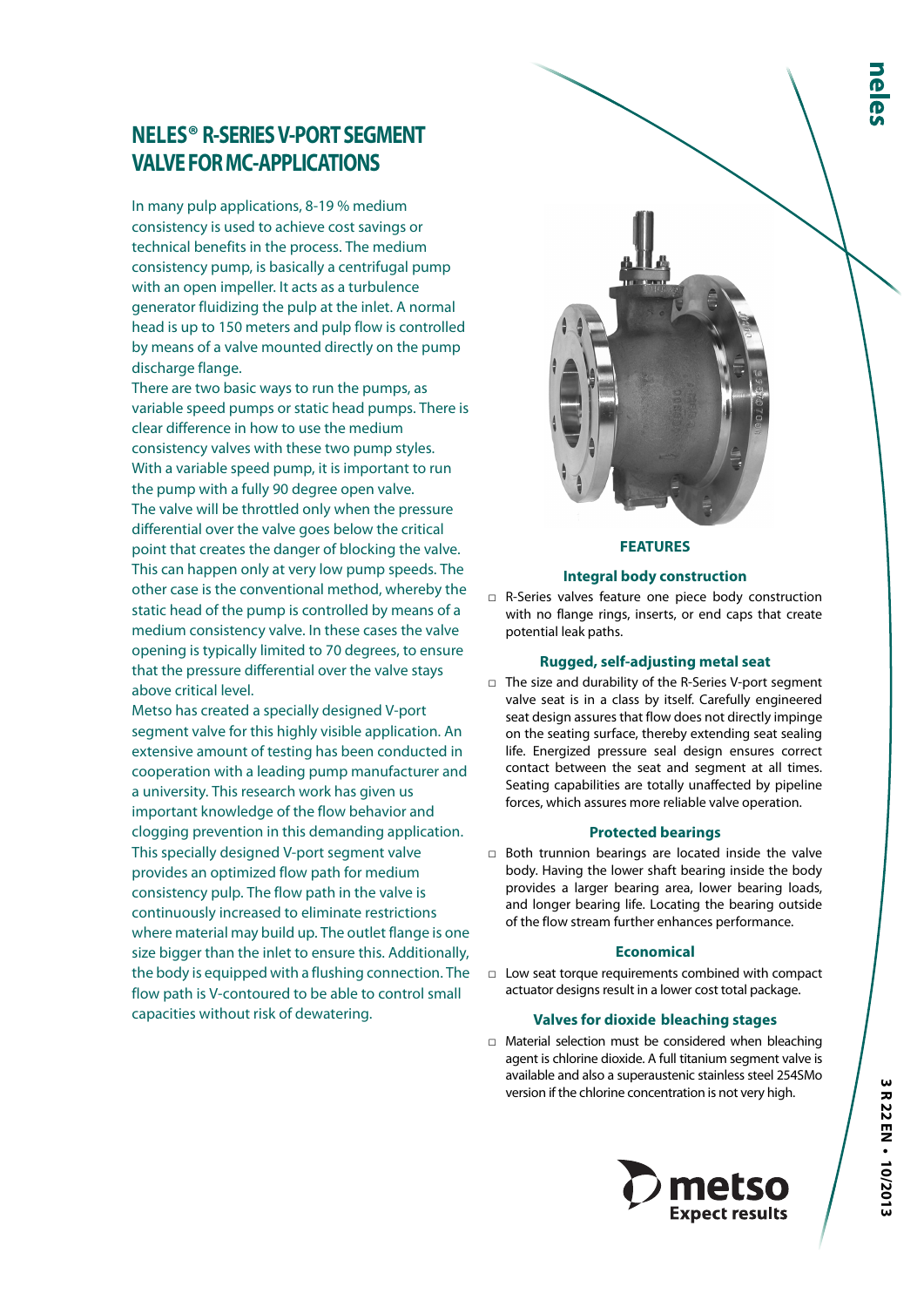METSO

# **EXPLODED VIEW, sizes DN80 - 300/3" - 12"**



# **PARTS LIST**

| Part | <b>Name</b>           | <b>MATERIALS</b>               |                     |                            |  |  |  |  |  |  |  |  |
|------|-----------------------|--------------------------------|---------------------|----------------------------|--|--|--|--|--|--|--|--|
|      |                       | <b>Stainless steel</b>         | <b>Titanium</b>     | 254SMo                     |  |  |  |  |  |  |  |  |
|      | Body                  | ASTM A351 gr. CG8M             | ASTM B 367          | ASTM A 351gr. CK3MCuN      |  |  |  |  |  |  |  |  |
| 3    | V-port segment        | SIS 2324 + chromium / AISI 329 | ASTM B 367 + Ti02   | ASTM A 351gr. CK3MCuN+Ti02 |  |  |  |  |  |  |  |  |
| 4    | Seat                  | Cobalt based alloy             | ASTM B348           | ASTM B 348 gr. 5           |  |  |  |  |  |  |  |  |
| 5    | Lock spring           | <b>INCONEL 625</b>             | ASTM B348           | ASTM B 348 gr. 5           |  |  |  |  |  |  |  |  |
| 6    | <b>Back seal</b>      | $SS + PTFE$                    | TITANIUM + PTFE     | TITANIUM + PTFE            |  |  |  |  |  |  |  |  |
| 9    | <b>Gland follower</b> | ASTM A351 gr. CF8M             | ASTM B348           | <b>UNSS 31254</b>          |  |  |  |  |  |  |  |  |
| 10   | <b>Blind flange</b>   | ASTM A351 gr. CG8M             | ASTM B348           | <b>UNSS 31254</b>          |  |  |  |  |  |  |  |  |
| 11   | Drive shaft           | SIS 2324 / AISI 329            | ASTM B348           | <b>UNSS 31254</b>          |  |  |  |  |  |  |  |  |
| 12   | Shaft                 | SIS 2324 / AISI 329            | ASTM B348           | <b>UNSS 31254</b>          |  |  |  |  |  |  |  |  |
| 13   | Key                   | SIS 2324 / AISI 329            | SIS 2324 / AISI 329 | SS 142324                  |  |  |  |  |  |  |  |  |
| 14   | Cylindrical pin       | SIS 2324 / AISI 329            | ASTM B348           | <b>UNSN 10276</b>          |  |  |  |  |  |  |  |  |
| 15   | Bearing               | PTFE + SS net                  | <b>PVDF</b>         | <b>PVDF</b>                |  |  |  |  |  |  |  |  |
| 16   | Bearing               | PTFE + SS net                  | <b>PVDF</b>         | <b>PVDF</b>                |  |  |  |  |  |  |  |  |
| 18   | Sealing plate         | Graphite                       | <b>PTFE</b>         | <b>PTFE</b>                |  |  |  |  |  |  |  |  |
| 20   | Packing               | PTFE                           | <b>PTFE</b>         | PTFE                       |  |  |  |  |  |  |  |  |
| 24   | Stud                  | ISO 3506 A4-80                 | ASTM B348           | ISO 3506 A4-80             |  |  |  |  |  |  |  |  |
| 25   | Hexagon nut           | ISO 3506 A4-80                 | ASTM B348           | ISO 3506 A4-70/80          |  |  |  |  |  |  |  |  |
| 26   | Hexagon bolt          | ISO 3506 A4-80                 | ASTM B348           | ISO 3506 A4-80             |  |  |  |  |  |  |  |  |
| 35   | Identification plate  | AISI 304                       | AISI 304            | AISI 304                   |  |  |  |  |  |  |  |  |
| 42   | Retainer plate        | AISI 316L                      | Hastelloy C-276     | ASME 316L/1.4435           |  |  |  |  |  |  |  |  |
| 50   | Taper pin             | SIS 2324 / AISI 329            | ASTM B329           | <b>UNSN 10276</b>          |  |  |  |  |  |  |  |  |
| 77   | Hexagon plug          | AISI 317                       | ASTM B348           | AISI 317                   |  |  |  |  |  |  |  |  |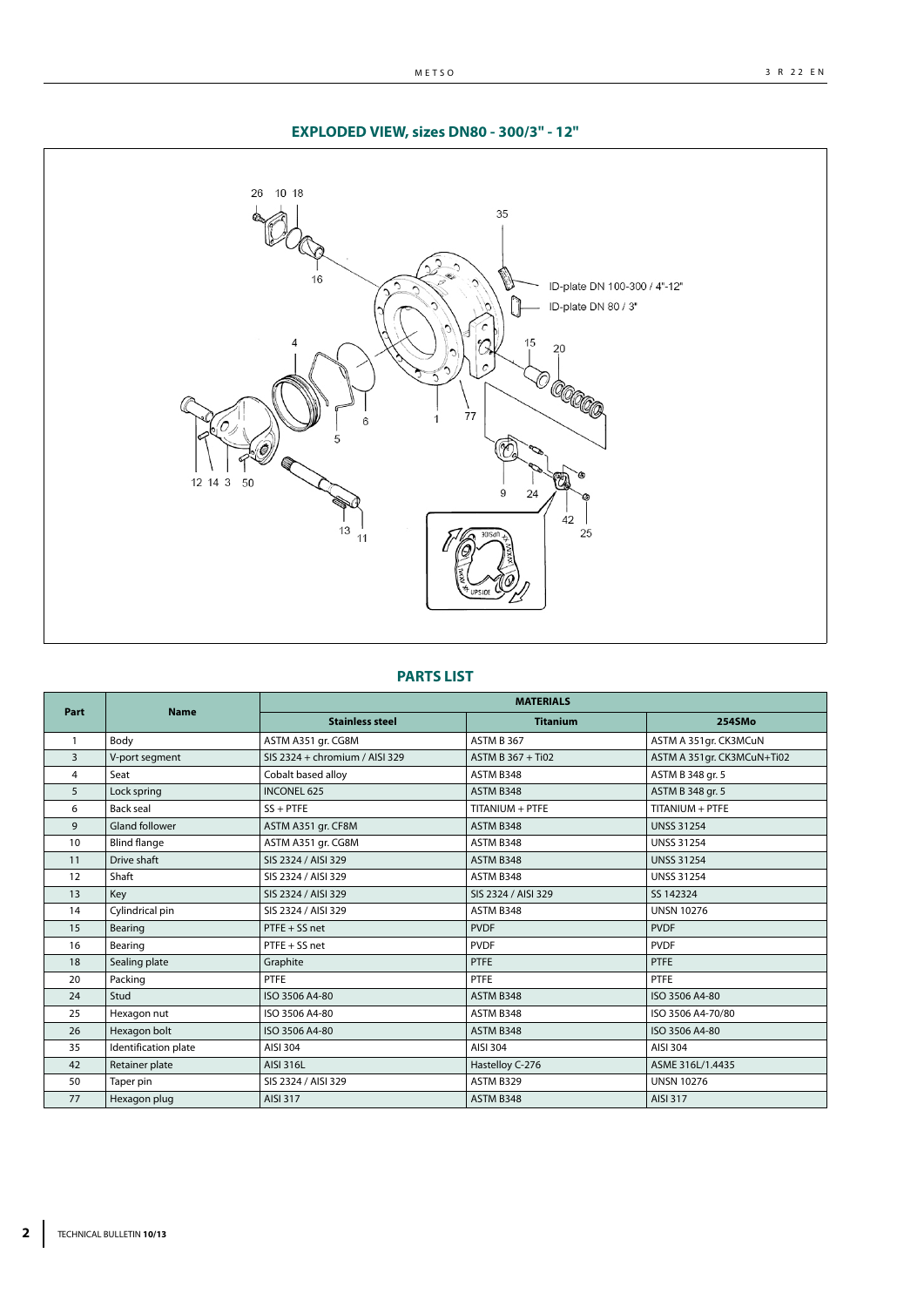# **EXPLODED VIEW, sizes DN350 - 400/14" - 16"**



### **PARTS LIST**

| Part           | <b>Name</b>           | <b>BODY MATERIAL</b>        |
|----------------|-----------------------|-----------------------------|
|                |                       | <b>Stainless steel</b>      |
| $\mathbf{1}$   | Body                  | ASTM A351 gr. CG8M          |
| $\overline{3}$ | V-port segment        | SIS 2324 + chromium         |
| $\overline{4}$ | Seat                  | Cobalt based alloy          |
| 5              | Lock spring           | <b>INCONEL 625</b>          |
| 6              | <b>Back seal</b>      | SS Eligiloy spring + PTFE   |
| 9              | <b>Gland follower</b> | ASTM A351 gr. CF8M          |
| 10             | <b>Blind flange</b>   | ASTM A351 gr. CG8M          |
| 11             | Drive shaft           | SIS 2324/AISI 329 duplex SS |
| 12             | Shaft                 | SIS 2324/AISI 329 duplex SS |
| 13             | Key                   | SIS 2324/AISI 329           |
| 14             | Cylindrical pin       | SIS 2324/AISI 329           |
| 15             | Cylindrical pin       | SIS 2324/AISI 329           |
| 16             | Bearing               | PTFE + SS net               |
| 17             | Bearing               | PTFE + SS net               |
| 19             | Sealing plate         | Graphite                    |
| 20             | Packing               | <b>PTFE</b>                 |
| 24             | Stud                  | ISO 3506 A4-80/B8M          |
| 25             | Hexagon nut           | ISO 3506 A4-80/B8M          |
| 26             | Hexagon bolt          | ISO 3506 A4-80/B8M          |
| 30             | Retainer plate        | AISI 316L                   |
| 35             | Identification plate  | AISI 304                    |
| 77             | Hexagon plug          | <b>AISI 317L</b>            |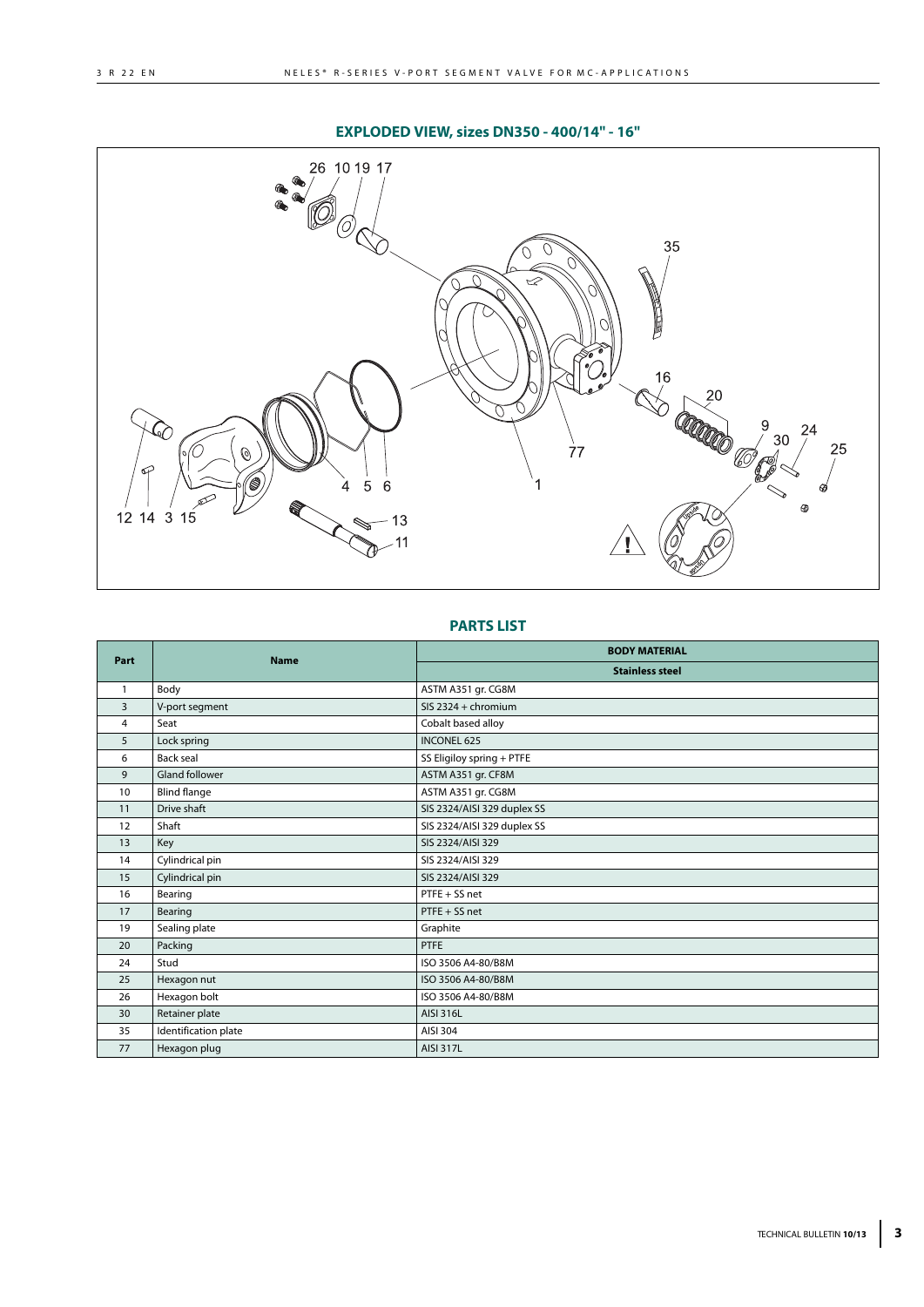#### **TECHNICAL SPECIFICATIONS**

# **Type**

Reduced-bore quarter-turn valve

#### **Pressure ratings**

Body Sizes DN 50 - 300 /2" - 12". PN 25; ANSI 150 Sizes DN 350 - 400 /14" - 16" PN 10-40, ASME 150-300 DIN PN 25; ANSI 150 Trim DIN PN 25; ANSI 150

(Note the pressure/temperature curve)

#### **Sizes**

DN 50, 80, 100, 150, 200, 250, 300, 350, 400 Inch 2", 3", 4", 6", 8", 10", 12", 14", 16"

**Face-to-face dimensions**

Special

#### **Temperature range**

-40°C ... +260 °C / -40…+500 °F.

#### **Inherent flow characteristic**

Equal percentage.

## **Tightness**

Tightness is tested in the direction by the arrow, see page 4, according to ISO 5208. The standard tightness of a metal-seated segment valve is 10 x ISO 5208 Rate D. This tightness corresponds to 1/100 of max seat leakage allowed by ANSI/FCI 70.2 Class IV.

#### **Valve pressure and leak test**

All valves manufactured by Metso undergo pressure testing. The test pressure of an R-series valve body is 1.5 x the pressure rating and the test pressure of a seat is 1.1 x the maximum permissible shut-off pressure. The test medium is water containing a corrosion inhibitor.

|                | Maximum allowable leakage |               |  |  |  |  |  |  |  |  |  |  |  |  |
|----------------|---------------------------|---------------|--|--|--|--|--|--|--|--|--|--|--|--|
| Size DN / inch | <b>Metal</b> seat         | Soft seat     |  |  |  |  |  |  |  |  |  |  |  |  |
| 50/2           | $3.00$ ml/min             | $0.30$ ml/min |  |  |  |  |  |  |  |  |  |  |  |  |
| 80/3           | 4.80 ml/min               | $0.48$ ml/min |  |  |  |  |  |  |  |  |  |  |  |  |
| 100/4          | $6.00$ ml/min             | $0.60$ ml/min |  |  |  |  |  |  |  |  |  |  |  |  |
| 150/6          | $9.00$ ml/min             | $0.90$ ml/min |  |  |  |  |  |  |  |  |  |  |  |  |
| 200/8          | $12.00$ ml/min            | $1.20$ ml/min |  |  |  |  |  |  |  |  |  |  |  |  |
| 250/10         | 15.00 ml/min              | $1.50$ ml/min |  |  |  |  |  |  |  |  |  |  |  |  |
| 300/12         | 18.00 ml/min              | $1.80$ ml/min |  |  |  |  |  |  |  |  |  |  |  |  |
| 350/14         | 21.00 ml/min              | $2.10$ ml/min |  |  |  |  |  |  |  |  |  |  |  |  |
| 400/16         | 24.00 ml/min              | $2.40$ ml/min |  |  |  |  |  |  |  |  |  |  |  |  |

#### **Valve body ratings**

These are maximum working pressure ratings of the valve body only in accordance with ASME B16.34. The maximum allowed throttling differential pressure chart below, determines the differential pressure limitations according to specific service conditions.

|                                   | Maximum valve body rating - bar / psi |                       |
|-----------------------------------|---------------------------------------|-----------------------|
| <b>Temperature</b><br>$°C$ / $°F$ | <b>DIN PN 25</b>                      | <b>ASME Class 150</b> |
|                                   | <b>Stainless Steel</b>                | <b>Titanium</b>       |
| $-30$ to 27 /<br>$-20$ to $100$   | 19.0 / 275                            | 36.5 / 530            |
| 93/200                            | 16.6 / 240                            | $30/435*$             |
| 149/300                           | 14.8 / 215                            |                       |
| 204/400                           | 13.4 / 195                            |                       |
| 250/482                           | 12.0 / 174                            |                       |

\* Rating at 100°C / 212°F

### **Maximum throttling differential pressure for steel valves**

Note! Noise and cavitation should also be taken into account when determining the maximum pressure differential of a valve.



#### **Max. differential pressure ratings of titanium standard valves**

Note! The maximum shut-off pressure differential of titanium segment valves is 19 bar / 275 psi.



**4** TECHNICAL BULLETIN **10/13**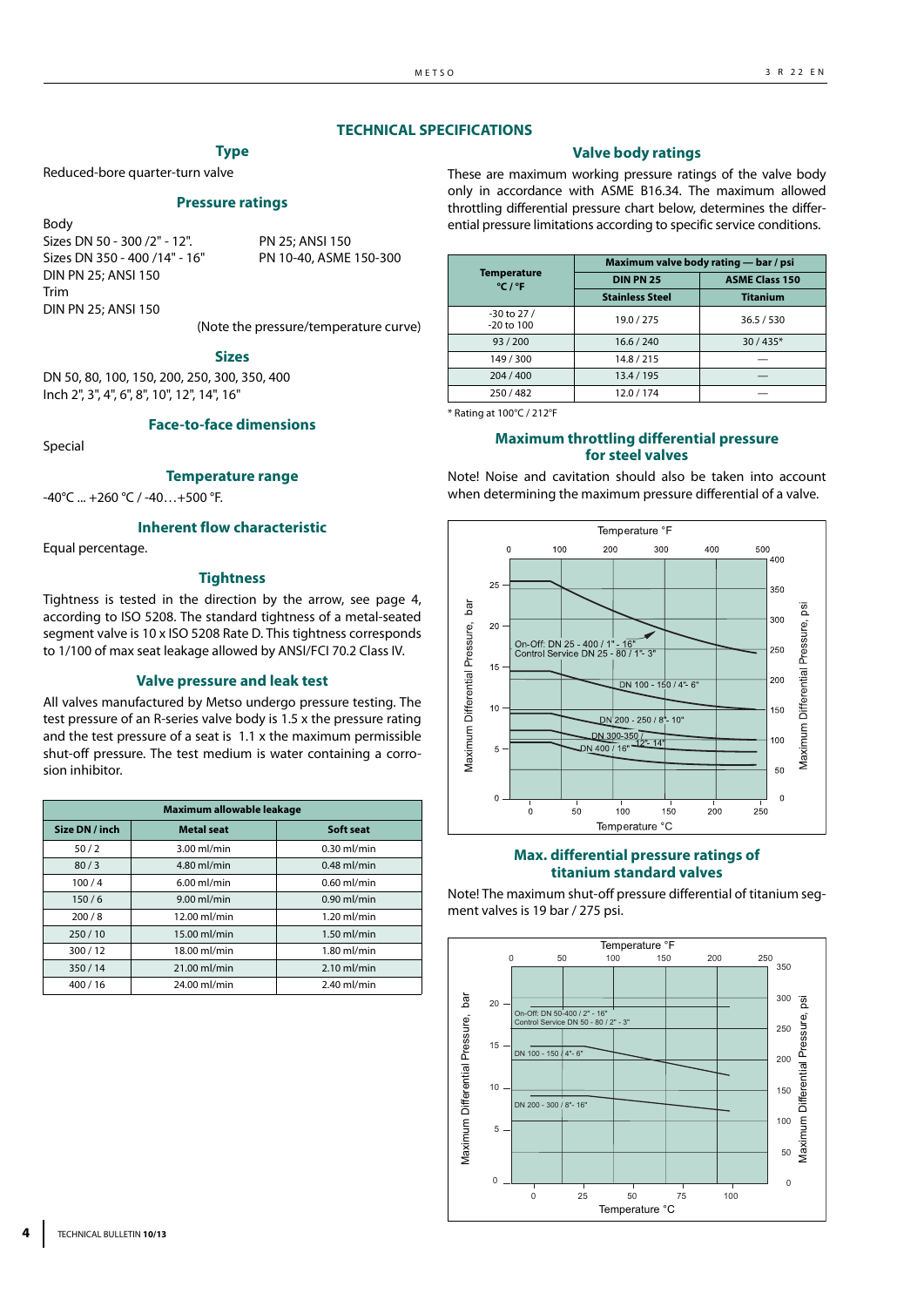## **Maximum C<sub>v</sub> and resistance coefficients for R2\_S series valves**

|                         |                           | <b>Metal-seated valve</b> |         |                     |           |  |  |  |  |  |  |
|-------------------------|---------------------------|---------------------------|---------|---------------------|-----------|--|--|--|--|--|--|
| <b>Valve</b><br>size DN | <b>Valve</b><br>size inch | R2-S-valve                |         |                     |           |  |  |  |  |  |  |
|                         |                           | $C_v 100\% 1$             | ξ 100 % | $C_v$ 70 $^{\circ}$ | $\xi$ 70° |  |  |  |  |  |  |
| 50                      | $\overline{2}$            | 180                       | 0.41    | 54                  | 5.2       |  |  |  |  |  |  |
| 80                      | 3                         | 420                       | 0.50    | 125                 | 5.6       |  |  |  |  |  |  |
| 100                     | 4                         | 620                       | 0.56    | 200                 | 5.1       |  |  |  |  |  |  |
| 150                     | 6                         | 1260                      | 0.68    | 370                 | 7.8       |  |  |  |  |  |  |
| 200                     | 8                         | 2030                      | 0.83    | 610                 | 9.1       |  |  |  |  |  |  |
| 250                     | 10                        | 3210                      | 0.81    | 970                 | 9.0       |  |  |  |  |  |  |
| 300                     | 12                        | 4490                      | 0.86    | 1380                | 9.0       |  |  |  |  |  |  |
| 350                     | 14                        | 6440                      | 0.77    | 1775                | 10.2      |  |  |  |  |  |  |
| 400                     | 16                        | 8510                      | 0.76    | 2375                | 9.7       |  |  |  |  |  |  |

1)  $C_v$  100 % corresponds to a 95 $^{\circ}$  turning angle.



### **SEATS DESIGNS**

#### **K Metal seat**

| Seat:        | 316 SS + Cobalt based hard facing    |
|--------------|--------------------------------------|
| Spring:      | Inconel 625                          |
| Seat seal:   | Filled PTFE lipseal / Elgiloy spring |
| Temp. Range: | $-40$ °C +260 °C / - 40 °F  +500 °F  |
| Service:     | General service                      |

#### **U Metal seat**

| Seat:        | <b>Titanium</b>                                              |
|--------------|--------------------------------------------------------------|
| Spring:      | Titanium                                                     |
| Seat seal:   | Virgin PTFE lipseal / Titanium spring                        |
| Temp. Range: | $-40$ °C +120 °C / - 40 °F  +250 °F                          |
| Service:     | Specially for chloride applications except dry chlorine gas. |

## **ACTUATOR MOUNTING POSITIONS**



Note!

- 1. The most common positions are shown here. Should you wish to use some other mounting position, please consult with your local automation expert at Metso.
- 2. The mounting position can be changed at the site without extra accessories. See bulletin 3 R1L 71 for mounting, operation and maintenance.
- 3. If no mounting position is given, the actuator is mounted at the factory in position A-VU.
- 4. Following mounting positions are not possible A-VU, A-HU, A-HR, A-HL, A-VD, A-HD for following valve units: R2DS04/06-B1J10 R2DS10/12-B1J20 R2DS12/14-B1J25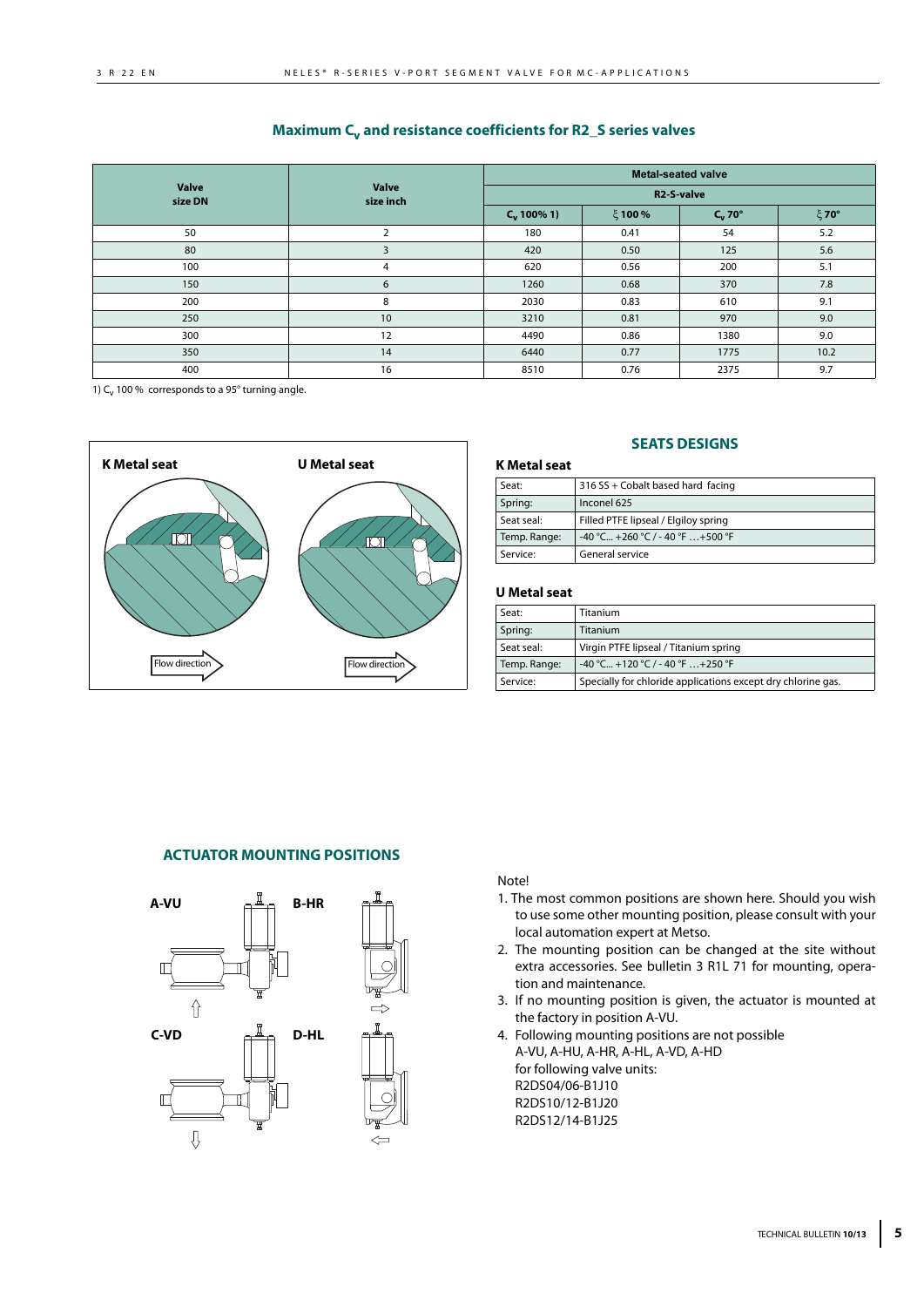A



| <b>Valve size</b> |           |     |     |     |     |     |    | <b>MAIN DIMENSIONS, mm</b> |     |      |      |    |                 |                  |
|-------------------|-----------|-----|-----|-----|-----|-----|----|----------------------------|-----|------|------|----|-----------------|------------------|
|                   | <b>DN</b> |     | . . |     |     |     |    |                            |     | М    |      |    | <b>U UNC</b>    | <b>Plug NPTF</b> |
| 50/80             | 50        | 80  | 165 | 92  | 170 | 70  |    |                            | 70  | 4.8  |      | 25 | 3/8             | 1/2              |
| 80/100            | 80        | 102 | 165 | 108 | 196 | 90  |    | 20                         | 79  | 4.8  | 22.2 | 35 | 1/2             | 1/2              |
| 100/150           | 100       | 36  | 163 | 117 | 205 | 90  |    | 20                         | 80  | 4.8  | 22.2 | 35 | 1/2             | 1/2              |
| 150/200           | 150       | 190 | 207 | 177 | 295 | 110 | 32 | 25                         | 110 | 6.4  | 27.8 | 46 | 1/2             | 1/2              |
| 200/250           | 200       | 240 | 248 | 200 | 346 | 130 | 32 | 25                         | 140 | 6.4  | 27.8 | 46 | 1/2             | 3/4              |
| 250/300           | 250       | 296 | 297 | 250 | 390 | 130 | 32 | 35                         | 141 | 9.5  | 39.1 | 58 | 1/2             | 3/4              |
| 300/350           | 300       | 336 | 338 | 270 | 462 | 160 | 40 | 40                         | 165 | 9.5  | 44.2 | 68 | 5/8             | 3/4              |
| 350/400           | 350       | 390 | 400 | 311 | 513 | 160 | 40 | 45                         | 200 | 12.7 | 50.4 | 80 | M <sub>16</sub> | 3/4              |
| 400/450           | 400       | 450 | 400 | 353 | 584 | 160 | 55 | 50                         | 230 | 12.7 | 55.5 | 90 | M20             | 3/4              |

|             | <b>FLANGE DIMENSIONS, mm</b> |    |                   |    |                   |                |                   |                |           |    |   |                   |           |    |           |    |                |                   |                          |                          |                          |                          |                          |                          |
|-------------|------------------------------|----|-------------------|----|-------------------|----------------|-------------------|----------------|-----------|----|---|-------------------|-----------|----|-----------|----|----------------|-------------------|--------------------------|--------------------------|--------------------------|--------------------------|--------------------------|--------------------------|
| <b>SIZE</b> |                              |    | <b>R2JS PN 10</b> |    |                   |                | <b>R2KS PN 16</b> |                |           |    |   | <b>R2LS PN 25</b> |           |    |           |    |                | <b>R2MS PN 40</b> |                          |                          |                          |                          |                          |                          |
|             | B1                           | b1 | <b>B2</b>         | b2 |                   | kg             | <b>B1</b>         | b <sub>1</sub> | <b>B2</b> | b2 |   | kq                | <b>B1</b> | b1 | <b>B2</b> | b2 |                | kq                | <b>B1</b>                | b1                       | <b>B2</b>                | b2                       | F                        | kg                       |
| 50/80       | 165                          | 20 | 200               | 20 | C.                | $\overline{2}$ | 165               | 20             | 200       | 20 | h | 12                | 165       | 20 | 200       | 20 |                | 12                | ۰                        |                          |                          | -                        | -                        |                          |
| 80/100      | 200                          | 20 | 220               | 20 | <sup>1</sup>      | 16             | 200               | 20             | 220       | 20 |   | 16                | 200       | 24 | 235       | 24 | $\overline{2}$ | 18                | $\overline{\phantom{a}}$ | -                        | $\sim$                   |                          |                          | $\overline{\phantom{a}}$ |
| 100/150     | 220                          | 20 | 285               | 22 | ∽                 | 24             | 220               | 20             | 285       | 22 |   | 24                | 235       | 24 | 300       | 28 |                | 30                | ۰                        | -                        | ۰                        | -                        | $\sim$                   | $\overline{\phantom{a}}$ |
| 150/200     | 285                          | 22 | 340               | 24 | <sup>1</sup>      | 43             | 285               | 22             | 340       | 24 |   | 43                | 300       | 28 | 360       | 30 |                | 52                | $\overline{\phantom{a}}$ | -                        | $\sim$                   | $\overline{\phantom{a}}$ | $\overline{\phantom{a}}$ | $\overline{\phantom{a}}$ |
| 200/250     | 340                          | 24 | 395               | 26 | ∍                 | 68             | 340               | 24             | 405       | 26 |   | 69                | 360       | 30 | 425       | 32 |                | 80                | ۰                        |                          | -                        |                          |                          |                          |
| 250/300     | 395                          | 26 | 445               | 26 |                   | 98             | 405               | 26             | 460       | 28 |   | 100               | 425       | 32 | 485       | 34 |                | 110               | $\overline{\phantom{a}}$ | $\overline{\phantom{a}}$ | $\overline{\phantom{a}}$ | <b>1999</b>              |                          | $\overline{\phantom{a}}$ |
| 300/350     | 445                          | 26 | 505               | 26 | ∍                 | 145            | 460               | 28             | 520       | 30 |   | 155               | 485       | 34 | 555       | 38 |                | 175               | $\overline{\phantom{a}}$ |                          | -                        | ۰                        | $\sim$                   | $\overline{\phantom{a}}$ |
| 350/400     | 505                          | 26 | 565               | 26 | $\mathbf{\Gamma}$ | 162            | 520               | 30             | 580       | 32 |   | 172               | 555       | 38 | 620       | 40 | $\overline{2}$ | 201               | 580                      | 46                       | 660                      | 50                       | $\overline{2}$           | 244                      |
| 400/450     | 565                          | 26 | 615               | 28 |                   | 196            | 580               | 32             | 640       | 40 |   | 219               | 620       | 40 | 670       | 46 |                | 249               | 660                      | 50                       | 685                      | 57                       |                          | 298                      |

|             | <b>FLANGE DIMENSIONS, mm</b> |      |           |                      |  |     |                      |      |           |      |  |     |  |  |
|-------------|------------------------------|------|-----------|----------------------|--|-----|----------------------|------|-----------|------|--|-----|--|--|
| <b>SIZE</b> |                              |      |           | <b>R2CS ANSI 150</b> |  |     | <b>R2DS ANSI 300</b> |      |           |      |  |     |  |  |
|             | <b>B1</b>                    | b1   | <b>B2</b> | b2                   |  | kg  | <b>B1</b>            | b1   | <b>B2</b> | b2   |  | kg  |  |  |
| 50/80       | 150                          | 26.3 | 190       | 19.5                 |  | 13  | 165                  | 22.7 | 210       | 29   |  | 19  |  |  |
| 80/100      | 191                          | 19.5 | 229       | 24.0                 |  | 17  | 210                  | 24   | 254       | 24   |  | 19  |  |  |
| 100/150     | 229                          | 24.0 | 279       | 25.5                 |  | 27  | 254                  | 24   | 318       | 28   |  | 30  |  |  |
| 150/200     | 279                          | 25.5 | 343       | 29.0                 |  | 46  | 318                  | 28   | 381       | 34   |  | 50  |  |  |
| 200/250     | 343                          | 26.0 | 406       | 30.5                 |  | 74  | 381                  | 34   | 450       | 38   |  | 82  |  |  |
| 250/300     | 406                          | 30.6 | 483       | 32.0                 |  | 105 | 450                  | 38   | 521       | 42   |  | 115 |  |  |
| 300/350     | 483                          | 32.0 | 534       | 35.0                 |  | 170 | 521                  | 42   | 584       | 42   |  | 190 |  |  |
| 350/400     | 535                          | 35.4 | 595       | 37                   |  | 187 | 585                  | 54.4 | 650       | 57.6 |  | 247 |  |  |
| 400/450     | 595                          | 37   | 635       | 40.1                 |  | 225 | 650                  | 57.6 | 710       | 60.8 |  | 308 |  |  |

|             | <b>FLANGE DIMENSIONS, mm</b> |                |                      |    |   |            |                      |    |           |    |               |                      |           |    |           |    |                          |           |
|-------------|------------------------------|----------------|----------------------|----|---|------------|----------------------|----|-----------|----|---------------|----------------------|-----------|----|-----------|----|--------------------------|-----------|
| <b>SIZE</b> |                              |                | <b>R2RS JIS 10 K</b> |    |   |            | <b>R2SS JIS 16 K</b> |    |           |    |               | <b>R2TS JIS 20 K</b> |           |    |           |    |                          |           |
|             | <b>B1</b>                    | b <sub>1</sub> | <b>B2</b>            | b2 |   | kg         | <b>B1</b>            | b1 | <b>B2</b> | b2 |               | kq                   | <b>B1</b> | b1 | <b>B2</b> | b2 |                          | <b>kg</b> |
| 50/80       | 155                          | 16             | 185                  | 18 |   | $\sqrt{2}$ | 155                  | 16 | 200       | 20 |               |                      | 155       | 18 | 200       | 22 |                          | 13        |
| 80/100      | 185                          | 18             | 210                  | 18 |   | 14         | 200                  | 20 | 225       | 22 |               | 17                   | 200       | 22 | 225       | 24 | $\overline{\phantom{0}}$ | 20        |
| 100/150     | 210                          | 18             | 280                  | 22 |   | 23         | 225                  | 22 | 305       | 24 |               | 28                   | 225       | 24 | 305       | 28 | ∽                        | 34        |
| 150/200     | 280                          | 22             | 330                  | 22 |   | 41         | 305                  | 24 | 350       | 26 |               | 49                   | 305       | 28 | 350       | 30 | $\overline{\phantom{0}}$ | 59        |
| 200/250     | 330                          | 22             | 400                  | 24 |   | 65         | 350                  | 26 | 430       | 28 |               | 78                   | 350       | 30 | 430       | 34 | -                        | 94        |
| 250/300     | 400                          | 24             | 445                  | 24 |   | 98         | 430                  | 28 | 480       | 30 | $\mathcal{P}$ | 118                  | 430       | 34 | 480       | 36 | $\overline{\phantom{0}}$ | 142       |
| 300/350     | 445                          | 24             | 490                  | 26 |   | 165        | 480                  | 30 | 540       | 34 |               | 150                  | 480       | 36 | 540       | 40 |                          | 180       |
| 350/400     | 490                          | 26             | 560                  | 28 | 3 | 159        | 540                  | 34 | 605       | 38 | 3             | 192                  | 540       | 40 | 605       | 46 | 3                        | 201       |
| 400/450     | 560                          | 28             | 620                  | 30 |   | 201        | 605                  | 38 | 675       | 40 |               | 247                  | 605       | 46 | 675       | 48 |                          | 260       |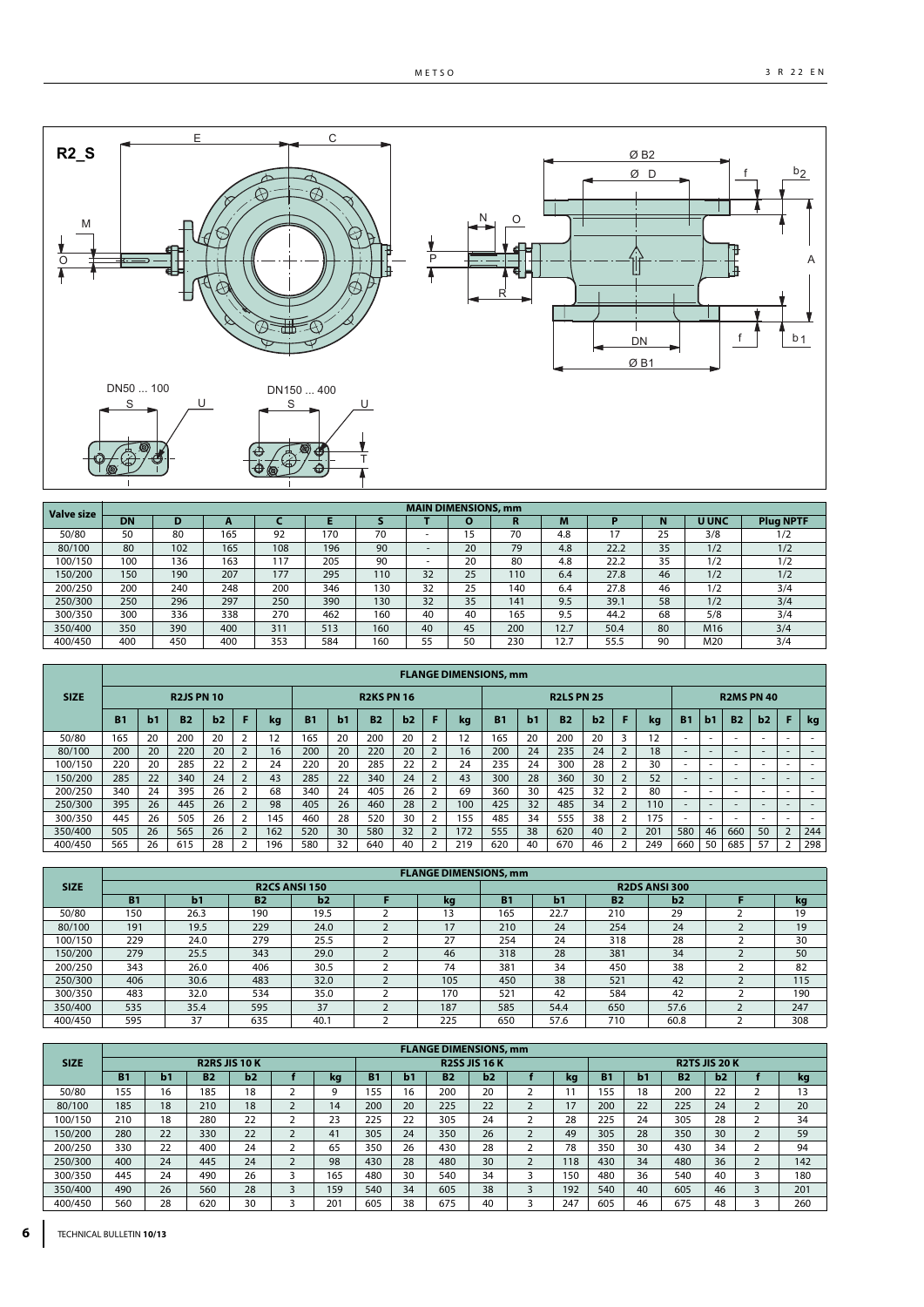

|                    | Dimensions, mm |              |     |     |      |     |     |     |     |      |     |     | <b>NPTF</b> | kg  |
|--------------------|----------------|--------------|-----|-----|------|-----|-----|-----|-----|------|-----|-----|-------------|-----|
| Type               | <b>DN</b>      | $\mathbf{r}$ |     | D   |      | G   |     |     |     | н    |     |     | <b>NPT</b>  |     |
| R2 S 50/80-B1C 6   | 50             | 165          | 91  | 80  | 395  | 270 | 90  | 36  | 257 | 428  | 219 | 1/4 | 1/2         | 19  |
| R2 S 80/100-B1C 9  | 80             | 165          | 108 | 102 | 455  | 315 | 110 | 43  | 221 | 405  | 220 | 1/4 | 1/2         | 30  |
| R2 S100/150-B1C 9  | 100            | 163          | 117 | 136 | 455  | 315 | 110 | 43  | 229 | 425  | 220 | 1/4 | 1/2         | 42  |
| R2 S150/200-B1C 11 | 150            | 207          | 177 | 190 | 540  | 375 | 135 | 51  | 310 | 570  | 225 | 3/8 | 1/2         | 69  |
| R2 S200/250-B1C13  | 200            | 248          | 200 | 240 | 635  | 445 | 175 | 65  | 367 | 665  | 235 | 3/8 | 3/4         | 113 |
| R2 S250/300-B1C17  | 250            | 298          | 252 | 296 | 700  | 470 | 175 | 78  | 420 | 760  | 260 | 1/2 | 3/4         | 170 |
| R2 S300/350-B1C17  | 300            | 338          | 270 | 336 | 770  | 545 | 215 | 78  | 495 | 880  | 340 | 1/2 | 3/4         | 230 |
| R2 S350/400-B1C17  | 350            | 400          | 311 | 390 | 770  | 545 | 215 | 78  | 582 | 1000 | 340 | 1/2 | 3/4         | 260 |
| R2 S350/400-B1C20  | 350            | 400          | 311 | 390 | 840  | 575 | 215 | 97  | 601 | 1020 | 355 | 1/2 | 3/4         | 279 |
| R2 S400/450-B1C25  | 400            | 400          | 353 | 450 | 1040 | 710 | 265 | 121 | 691 | 1177 | 390 | 1/2 | 3/4         | 387 |

Note: In case of spring-return actuator need, please contact your local Metso office